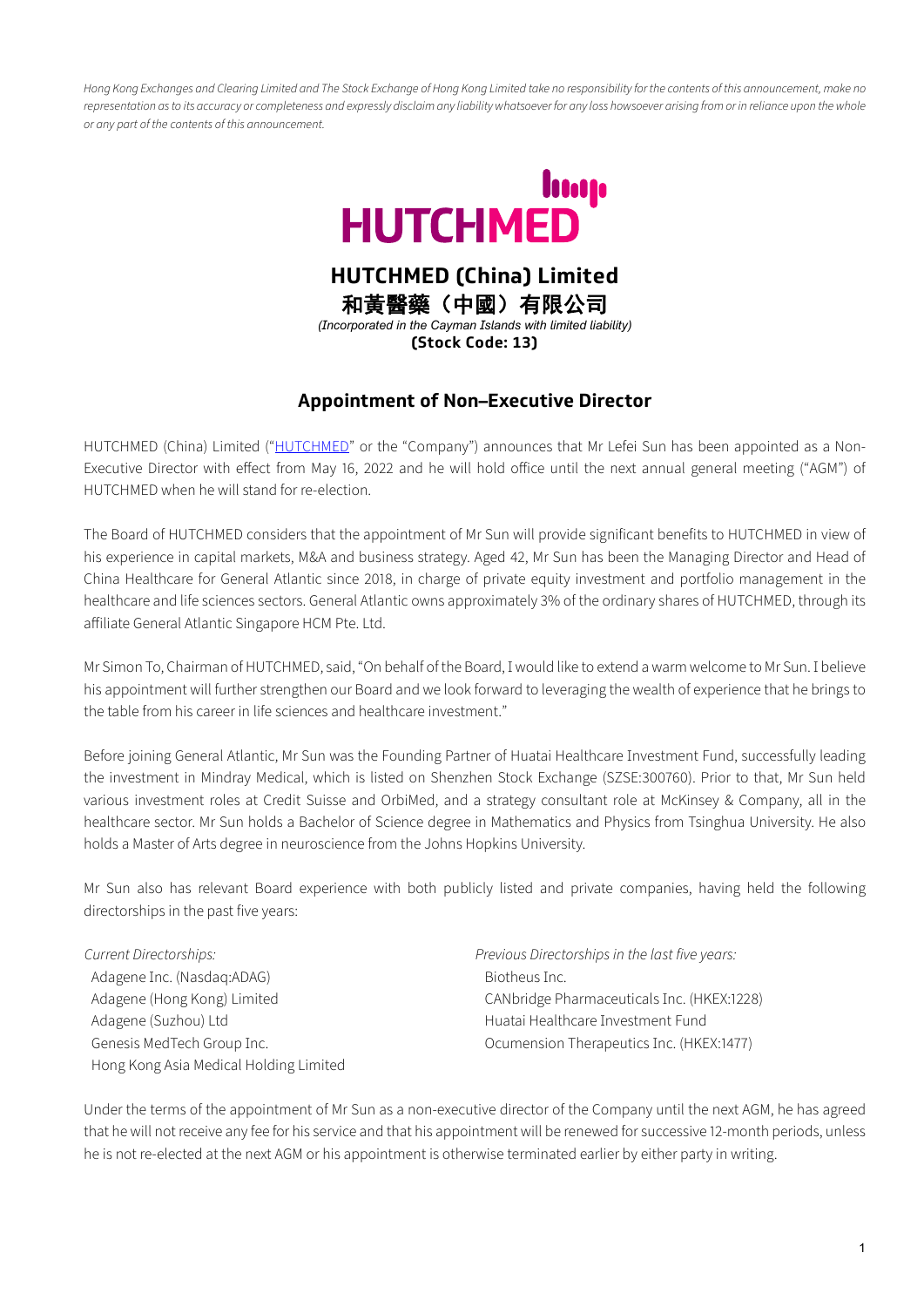

### **Appointment Regulatory Disclosures**

Save for the appointments listed above, Mr Sun has held no other directorships during the period of five years prior to his appointment as a director of HUTCHMED. Save for his role with General Atlantic, Mr Sun does not have any relationship with any Directors, senior management or substantial or controlling shareholders of HUTCHMED. Mr Sun does not have any interest in the ordinary shares of HUTCHMED within the meaning of Part XV of the Securities and Futures Ordinance (Cap.571 of the Laws of Hong Kong).

Save for the information disclosed above, there is no other information in relation to Mr Sun that is required to be disclosed pursuant to Rule 17 and Schedule 2(g) of the AІM Rules for Companies or Rule 13.51(2) of the Rules Governing the Listing of Securities on The Stock Exchange of Hong Kong Limited and there are no other matters concerning the appointment of Mr Sun that are required to be brought to the attention of the shareholders of HUTCHMED.

### **About HUTCHMED**

HUTCHMED (Nasdaq/AIM: HCM; HKEX: 13) is an innovative, commercial-stage, biopharmaceutical company. It is committed to the discovery and global development and commercialization of targeted therapies and immunotherapies for the treatment of cancer and immunological diseases. Іt has more than 4,600 personnel across all its companies, at the center of which is a team of about 1,700 in oncology/immunology. Since inception it has advanced 12 cancer drug candidates from in-house discovery into clinical studies around the world, with its first three oncology drugs now approved and marketed in China. For more information, please visit[: www.hutch-med.com](https://www.hutch-med.com/) or follow us on LinkedIn.